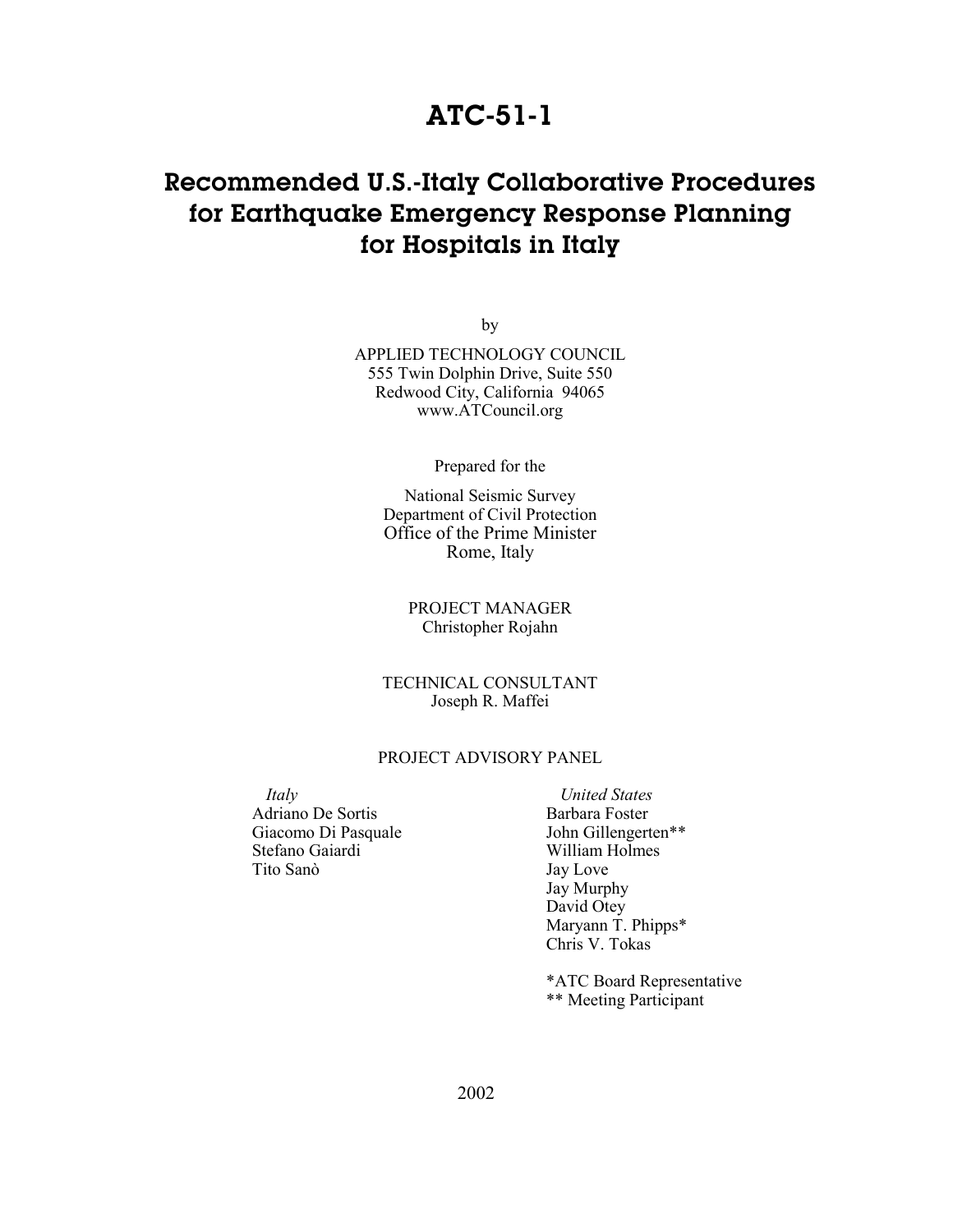## **Preface**

In 2001, the Servizio Sismico Nazionale of Italy (Italian National Seismic Survey, NSS<sup>1</sup>) awarded a contract to the Applied Technology Council (ATC) of the United States to develop procedures for earthquake emergency response planning for hospitals in Italy (ATC-51-1 project). The project was conducted as the second phase of a larger cooperative program being conducted by NSS and ATC to develop recommendations to improve hospital seismic safety in Italy. The program's collaborative recommendations are based on the perspectives, experience and knowledge of specialists (from both countries) in earthquake engineering, hospital seismic safety, and hospital regulation.

Under the first phase of the program, ATC and NSS developed a series of over-arching recommendations for the program. The recommendations from the first phase are documented in the ATC-51 report, *U.S.-Italy Collaborative Recommendations for Improving the Seismic Safety of Hospitals in Italy* (ATC, 2000).

The ATC-51-1 project (the second phase of the program) addressed one of the short-term recommendations — planning for emergency response and postearthquake inspection — made in the first phase (ATC-51 project). The phase two recommendations were developed considering current practices for emergency response planning in the United States and available NSS information and regulations pertaining to hospital emergency response planning in Italy.

Project activities included: (1) a visit by U.S. specialists to Italy to inspect representative hospital facilities and discuss earthquake emergency response and postearthquake inspection procedures; (2) a review of the NSSprovided information by the Project Advisory Panel (PAP); (3) development of recommendations during a project meeting in

 $\_$ 

California in April 2002; and (4) a visit by project participants from Italy to hospital sites in the San Francisco Bay area to discuss emergency response and postearthquake inspection procedures.

This report contains: (1) descriptions of current procedures and concepts for emergency response planning in the United States and Italy, (2) an overview of relevant procedures for both countries for evaluating and predicting the seismic vulnerability of buildings, including procedures for postearthquake inspection, (3) recommended procedures for earthquake emergency response planning and postearthquake assessment of hospitals, to be implemented through the use of a Postearthquake Inspection Notebook and demonstrated through the application on two representative hospital facilities; and (4) other recommendations, including emergency response training, postearthquake inspection training, and mitigation of seismic hazards.

ATC gratefully acknowledges the project participants who developed this report: technical consultant Joseph R. Maffei, who served as the principal report author; Italian PAP members Adriano De Sortis, Giacomo Di Pasquale (lead NSS representative), Stefano Gaiardi, and Tito Sanò; U.S. PAP members Barbara Foster, William T. Holmes, Jay Love, Jay Murphy, David Otey, Maryann T. Phipps (ATC Board representative), and Chris V. Tokas; A. Gerald Brady, who edited the report; and Peter N. Mork and Michelle Schwartzbach, who prepared the camera-ready copy. ATC also gratefully acknowledges the assistance of M. Ghetti, A. Morra, A. Pieri and A. Volpini, who contributed to the preparation of the documents, and John D. Gillengerten, who participated in the PAP meeting. The affiliations of these individuals are provided in the list of project participants.

Christopher Rojahn ATC Executive Director

<sup>&</sup>lt;sup>1</sup>NSS is one of the offices of the Department of Civil Protection of the Office of the Prime Minister of Italy. Its institutional duties include: (1) definition of general criteria for seismic zonation; (2) assessment and mitigation of the seismic vulnerability of buildings and other infrastructure; (3) forecasting the consequences of seismic events; (4) guidelines for the preservation of particularly vulnerable structures like ancient buildings, historic towns, and structures providing Italy's cultural heritage; (5) experiments on structures, and the study of innovative techniques for seismic protection, (6) management and upgrading of the free-field national accelerograph network, and (7) information dissemination, education, and technical training in the field of engineering seismology and earthquake engineering.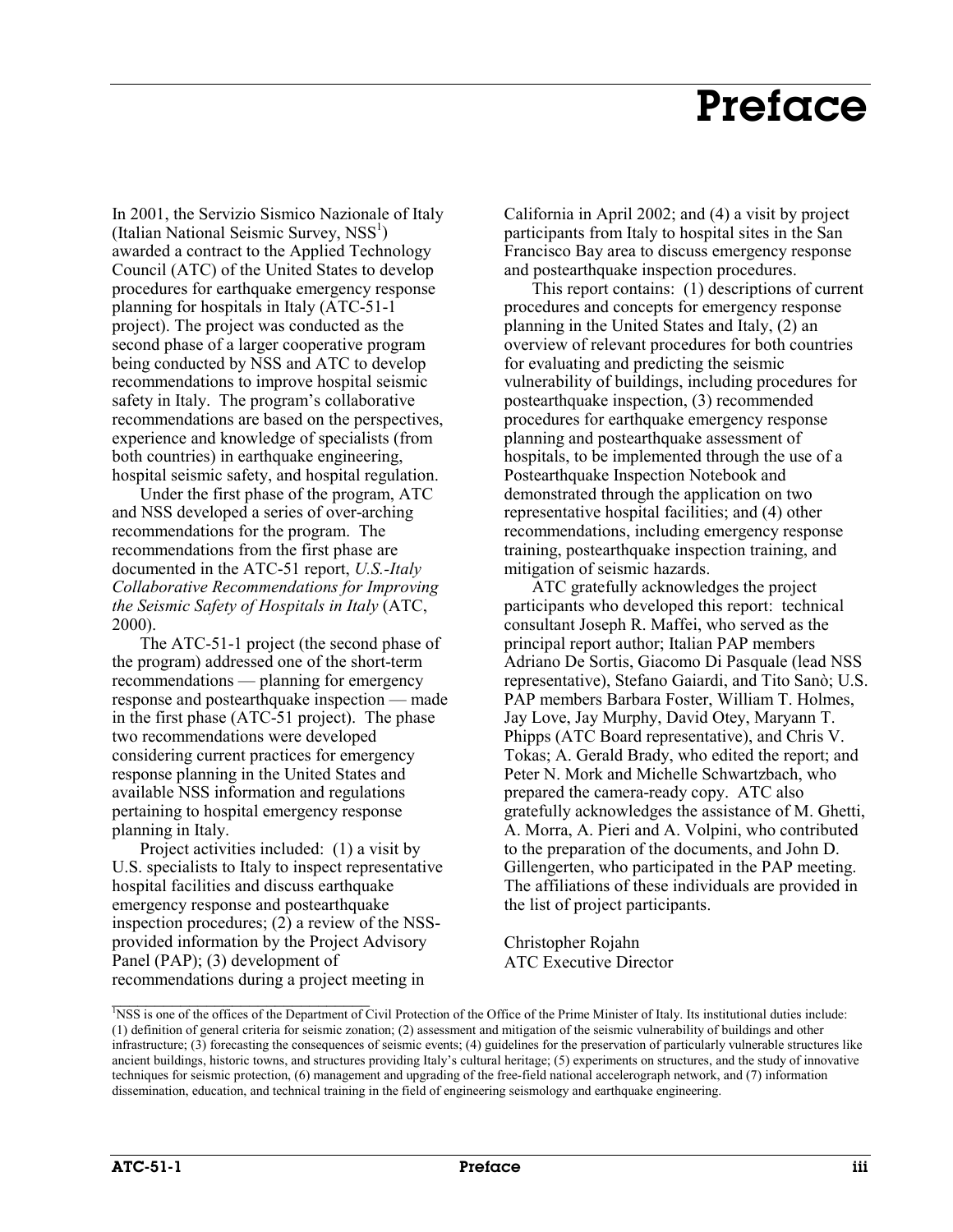# **Contents**

| 1. |            |       |  |  |  |  |
|----|------------|-------|--|--|--|--|
|    | 1.1        |       |  |  |  |  |
|    | 1.2        |       |  |  |  |  |
|    | 1.3        |       |  |  |  |  |
| 2. |            |       |  |  |  |  |
|    | 2.1        |       |  |  |  |  |
|    | 2.2        |       |  |  |  |  |
|    |            |       |  |  |  |  |
| 3. |            |       |  |  |  |  |
|    | 3.1<br>3.2 |       |  |  |  |  |
|    | 3.3        |       |  |  |  |  |
|    |            | 3.3.1 |  |  |  |  |
|    |            | 3.3.2 |  |  |  |  |
|    |            | 3.3.3 |  |  |  |  |
|    | 3.4        |       |  |  |  |  |
|    |            | 3.4.1 |  |  |  |  |
|    |            | 3.4.2 |  |  |  |  |
|    |            | 3.4.3 |  |  |  |  |
|    |            | 3.4.4 |  |  |  |  |
|    | 3.5        |       |  |  |  |  |
|    |            | 3.5.1 |  |  |  |  |
|    |            | 3.5.2 |  |  |  |  |
|    |            | 3.5.3 |  |  |  |  |
|    |            | 3.5.4 |  |  |  |  |
|    |            | 3.5.5 |  |  |  |  |
|    | 3.6        |       |  |  |  |  |
|    | 3.7        |       |  |  |  |  |
|    | 3.8        |       |  |  |  |  |
|    |            |       |  |  |  |  |
|    | 4.1        |       |  |  |  |  |
|    | 4.2        |       |  |  |  |  |
|    | 4.3        |       |  |  |  |  |
|    | 4.4        |       |  |  |  |  |
|    | 4.5        |       |  |  |  |  |
|    | 4.6        |       |  |  |  |  |
|    | 4.7        |       |  |  |  |  |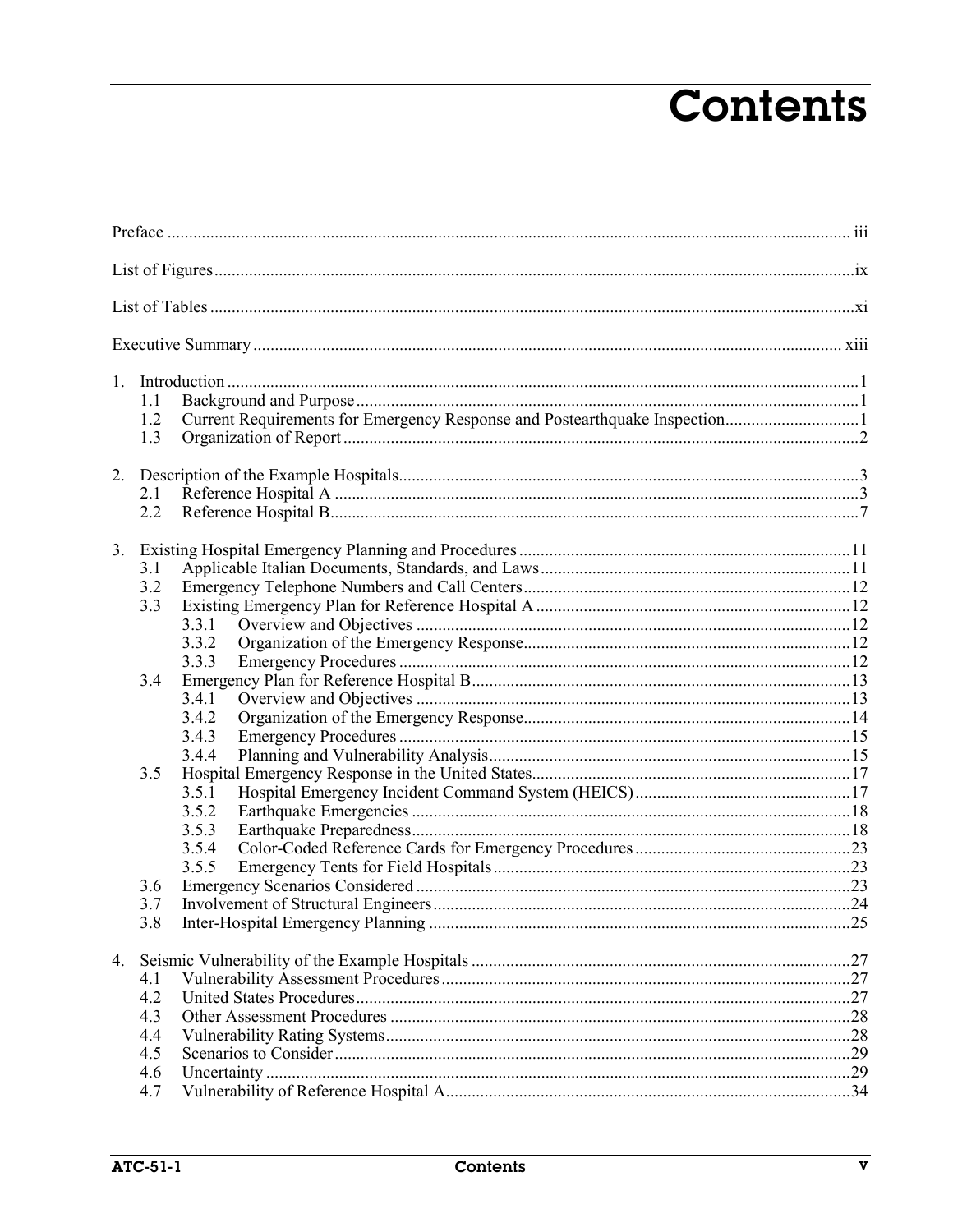| 5. |     |                                                                                       |  |  |  |
|----|-----|---------------------------------------------------------------------------------------|--|--|--|
|    | 5.1 |                                                                                       |  |  |  |
|    | 5.2 |                                                                                       |  |  |  |
|    | 5.3 |                                                                                       |  |  |  |
|    | 5.4 |                                                                                       |  |  |  |
|    | 5.5 |                                                                                       |  |  |  |
|    | 5.6 |                                                                                       |  |  |  |
|    | 5.7 |                                                                                       |  |  |  |
|    |     |                                                                                       |  |  |  |
| 6. |     |                                                                                       |  |  |  |
|    | 6.1 |                                                                                       |  |  |  |
|    |     | 6.1.1                                                                                 |  |  |  |
|    |     | 6.1.2                                                                                 |  |  |  |
|    |     | 6.1.3                                                                                 |  |  |  |
|    |     | Evacuation Plans, Evacuation Routes, Gathering Areas, and Safe Places  44<br>6.1.4    |  |  |  |
|    |     | 6.1.5                                                                                 |  |  |  |
|    |     | 6.1.6                                                                                 |  |  |  |
|    |     | 6.1.7                                                                                 |  |  |  |
|    |     |                                                                                       |  |  |  |
|    |     | 6.1.8                                                                                 |  |  |  |
|    | 6.2 |                                                                                       |  |  |  |
|    | 6.3 |                                                                                       |  |  |  |
|    | 6.4 |                                                                                       |  |  |  |
|    | 6.5 |                                                                                       |  |  |  |
|    | 6.6 |                                                                                       |  |  |  |
|    |     |                                                                                       |  |  |  |
|    |     |                                                                                       |  |  |  |
|    | A.1 |                                                                                       |  |  |  |
|    | A.2 |                                                                                       |  |  |  |
|    |     | A.2.1                                                                                 |  |  |  |
|    |     | A.2.2                                                                                 |  |  |  |
|    |     | A.2.3                                                                                 |  |  |  |
|    |     | A.2.4                                                                                 |  |  |  |
|    |     | A.2.5                                                                                 |  |  |  |
|    | A.3 |                                                                                       |  |  |  |
|    |     | A.3.1                                                                                 |  |  |  |
|    |     |                                                                                       |  |  |  |
|    |     | A.3.2                                                                                 |  |  |  |
|    |     | A.3.3                                                                                 |  |  |  |
|    |     | A.3.4                                                                                 |  |  |  |
|    | A.4 |                                                                                       |  |  |  |
|    | A.5 |                                                                                       |  |  |  |
|    | A.6 |                                                                                       |  |  |  |
|    | A.7 |                                                                                       |  |  |  |
|    |     |                                                                                       |  |  |  |
|    |     |                                                                                       |  |  |  |
|    |     |                                                                                       |  |  |  |
|    |     |                                                                                       |  |  |  |
|    |     |                                                                                       |  |  |  |
|    |     |                                                                                       |  |  |  |
|    |     | Appendix B: Synthesis of the Communication Concerning the Ministry of Interior Decree |  |  |  |
|    |     |                                                                                       |  |  |  |
|    | B.1 |                                                                                       |  |  |  |
|    |     |                                                                                       |  |  |  |
|    | B.2 |                                                                                       |  |  |  |
|    |     | B.2.1                                                                                 |  |  |  |
|    |     | B.2.2                                                                                 |  |  |  |
|    |     | B.2.3                                                                                 |  |  |  |